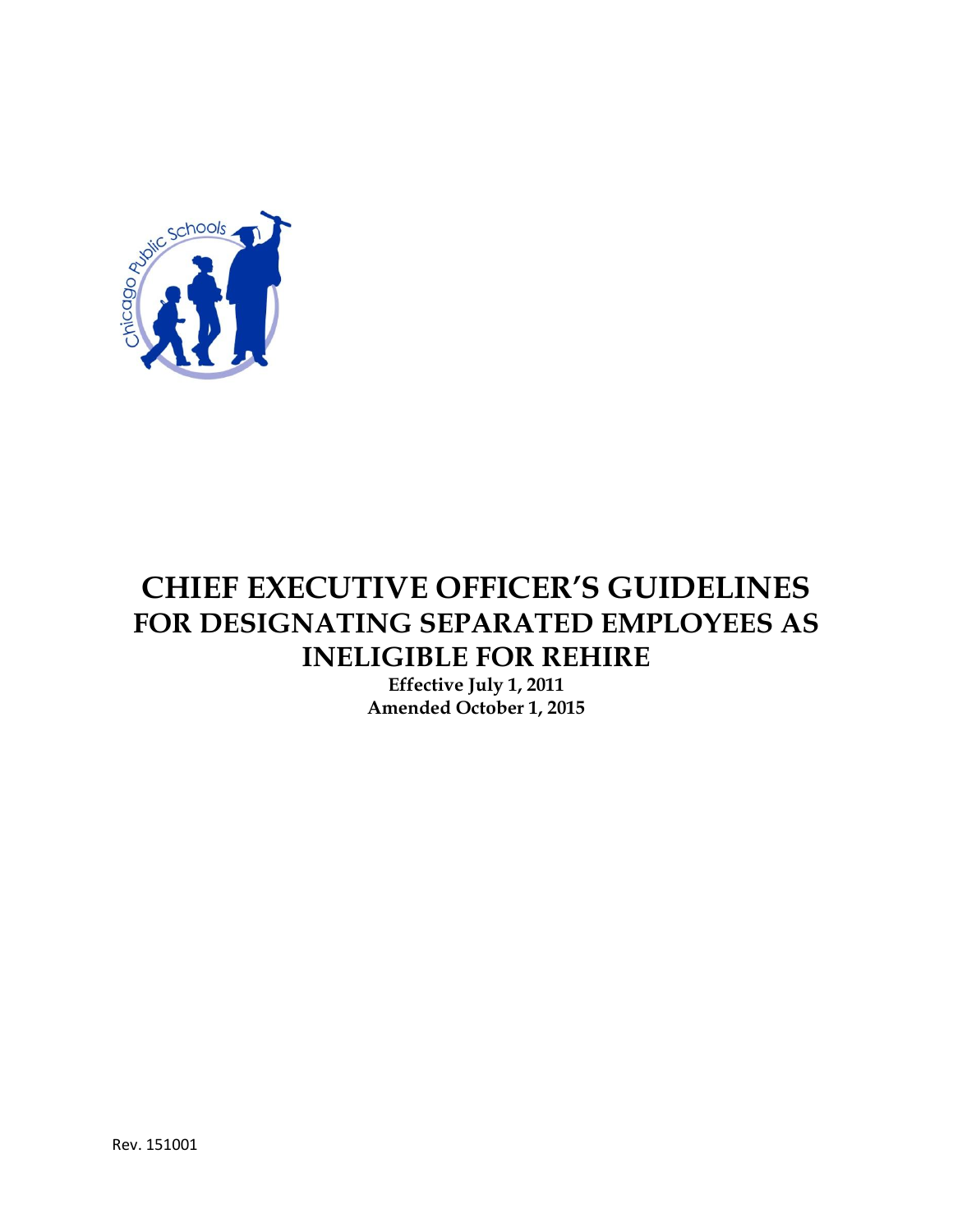#### **I. PURPOSE**

The District changed its guidelines for designating certain separated employees (non-renewed probationary appointed teachers) as ineligible for rehire ("DNH") in May 2010. These Guidelines memorialize and amend those guidelines by:

- providing more discretion to principals and hiring managers with respect to rehiring employees who were separated for certain reasons,
- creating more transparency so that affected current or former employees are informed about the designation,
- creating a more forgiving policy with respect to employees who are separated for certain reasons, and,
- creating parameters for removal of the DNH designation.

## **II. SEPARATED EMPLOYEES WHO WILL RECEIVE DNH DESIGNATIONS ON AND AFTER JULY 1, 2012**

Effective July 1, 2012, and thereafter, the following separated employees shall be designated as ineligible for rehire:

- 1. Employees dismissed for cause, including:
	- a. Employees who were incompetent.
	- b. Employees who engaged in misconduct.
	- c. Certified full-time teachers dismissed for cause because they worked without renewing their certification (meaning that they did not complete professional development after several notices or had their certifications suspended or revoked for cause).
- 2. Employees who resign while dismissal charges or actions are pending or in lieu of dismissal.
- 3. Employees who separated while an investigation was pending and that investigation ultimately substantiated serious misconduct by the employee.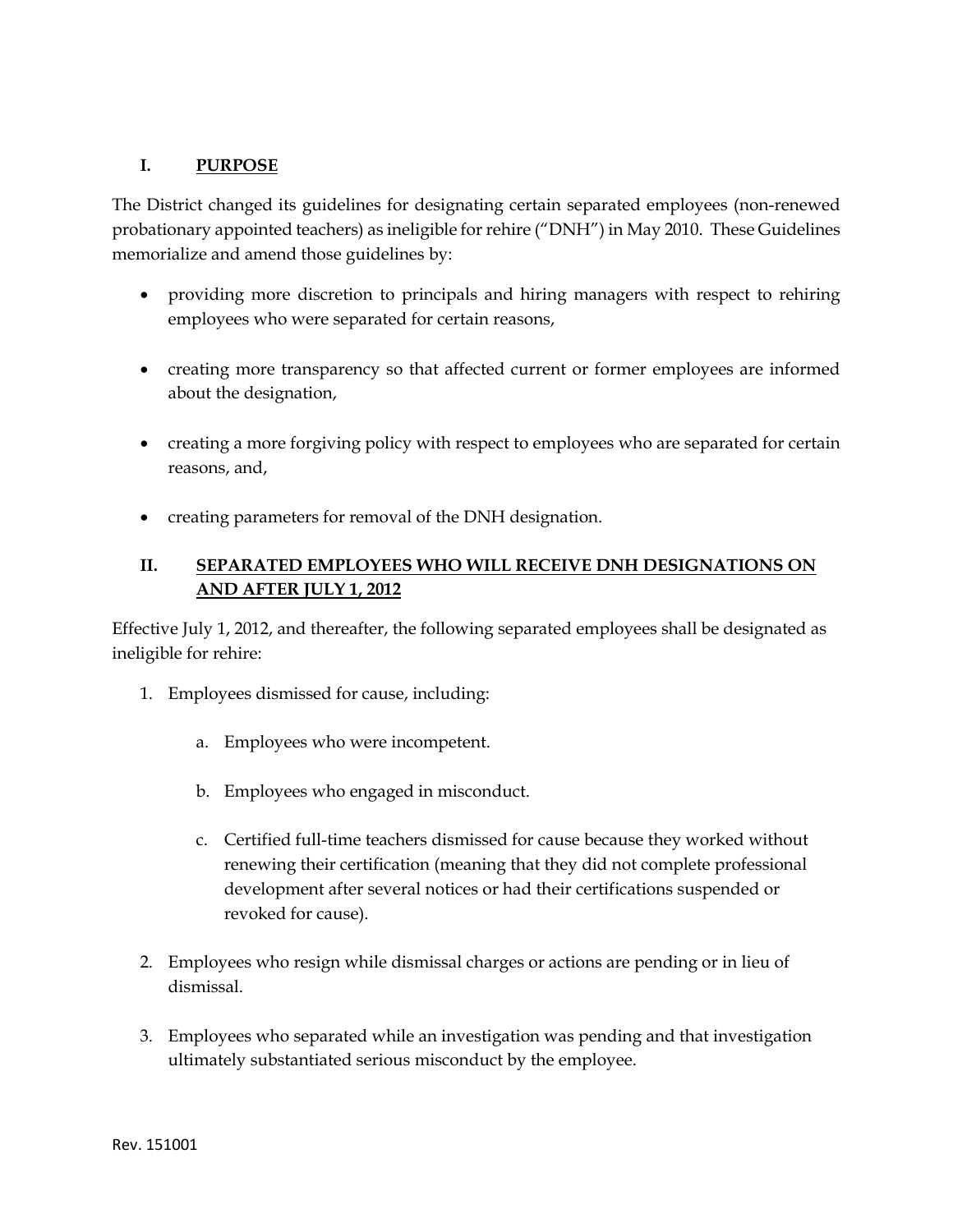### **III. NOTICE OF DNH DESIGNATION**

Effective July 1, 2011, and prospectively, the following notice procedures will go into effect:

- 1. A copy of these Guidelines shall be posted on the Talent Office's web-site.
- 2. The Office of Labor Relations shall notify employees when their dismissal is sought under the Employee Discipline and Due Process Policy Procedures, CEO Guidelines governing dismissal actions or under 105 ILCS 5/34-85 that, in the event that they are dismissed from CPS employment, they will not be eligible for rehire. The notice may be contained in one or more of the following: dismissal charges, notices of hearing, notices of recommended decisions and notices of dismissal.
- 3. When an employee who resigns while dismissal charges or a dismissal decision is pending is designated as ineligible for rehire, the Office of Labor Relations or the Talent Office shall notify the employee in writing of the DNH designation.
- 4. When a separated employee receives the DNH designation because an investigation substantiates that the separated employee committed misconduct, the Office of Labor Relations or the Talent Office shall notify the separated employee of the designation and reasons for it. Except in cases that present legitimate privacy or safety concerns, a copy of any applicable investigatory report issued by an investigator employed by the district shall be included in the notice with appropriate redactions in the case of student information or other privacy concerns.

In the event one or more of the foregoing notices is not given, the Office of Labor Relations shall take appropriate remedial action by notifying the separated employees as soon as the lack of notice is discovered. The failure to give notice shall not affect the underlying separation or the separated employee's eligibility for rehire.

### **IV. REQUESTS FOR REMOVAL OF DNH DESIGNATION.**

Eligibility for rehire is a hiring standard that is within the sole discretion of the Board to establish. That authority has been delegated to the Chief Executive Officer.

Separated employees who are ineligible for rehire may petition the CEO for removal of the designation by submitting a request to the Office of Labor Relations which sets forth reasons why the cause for the designation is no longer valid or should be excused. Reasons for removal of the designation include, but are not limited to, changed circumstances (*e.g.,* additional experience, additional education or training, a period of good work performance for another employer) and evidence in support of the reasons should be submitted (*e.g.,* letters of recommendation *etc.)*